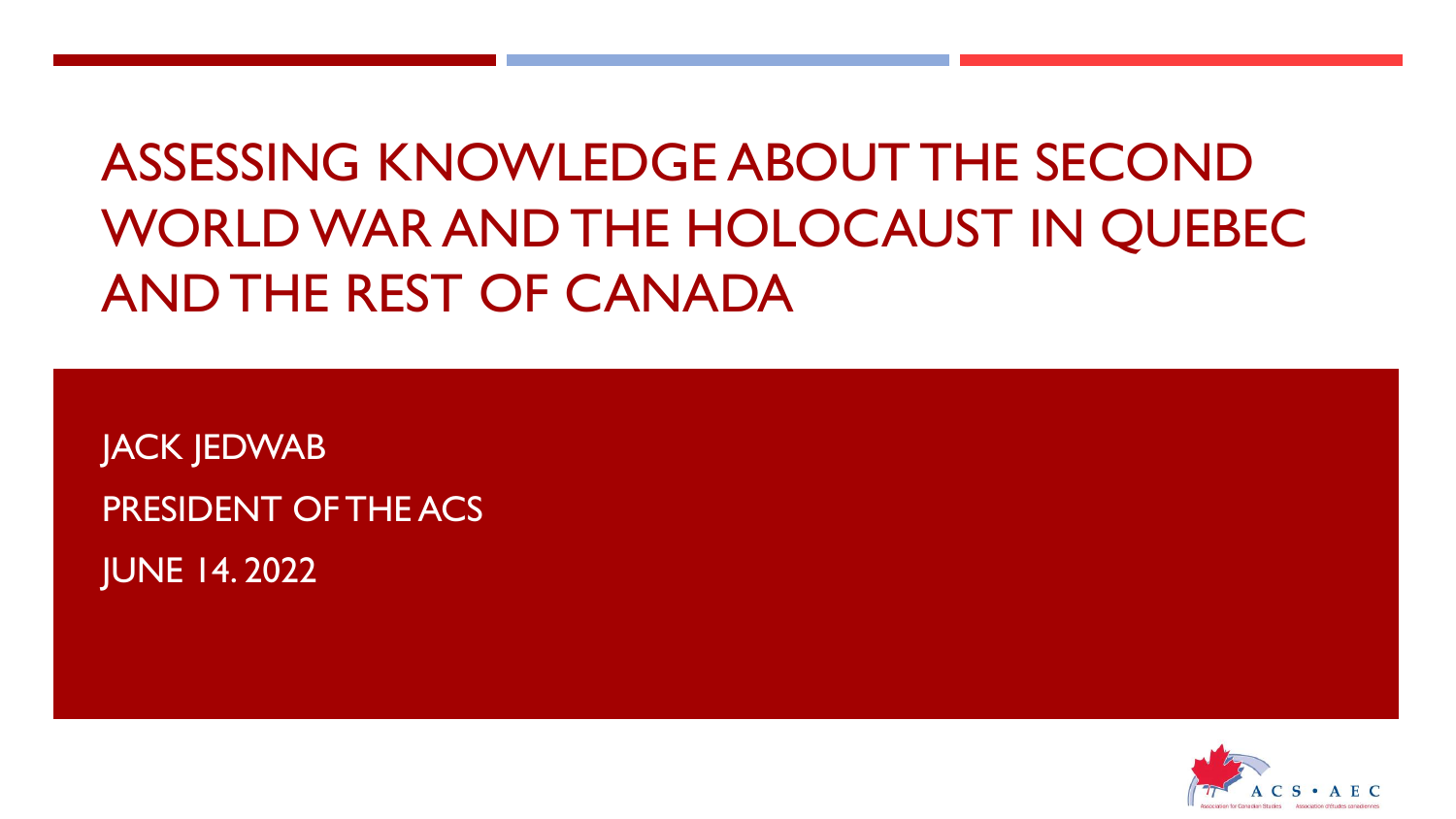#### INTRODUCTION AND METHODOLOGY

.

Both as regards knowledge about the Holocaust and the history of the Second World War, Quebec francophones self report that their knowledge is insufficient when compared with other Canadians. This is especially the case when it comes to knowledge about the Holocaust. The data suggests that many francophone Quebecers may be learning about the history of the Second World War with less reference to the Holocaust. The gap in self assessed knowledge about the Holocaust is especially wide between Quebec's francophones and non-francophones. The survey points to the important relationship between securing knowledge about the history of the Second World War and learning about the Holocaust. Finally the survey confirms that one's degree of educational attainment is a critical predictor of knowledge about the Holocaust.

The results arise from a survey conducted by Leger in partnership with the Association for Canadian Studies. The survey was conducted between May 6 and May 8, 2022 with 1534 Canadians and while a margin of error cannot be associated with a non-probability sample in a panel survey for comparative purposes a probability sample of 1,534 respondents would have a margin of error of ±2.5%, 19 times out of 20

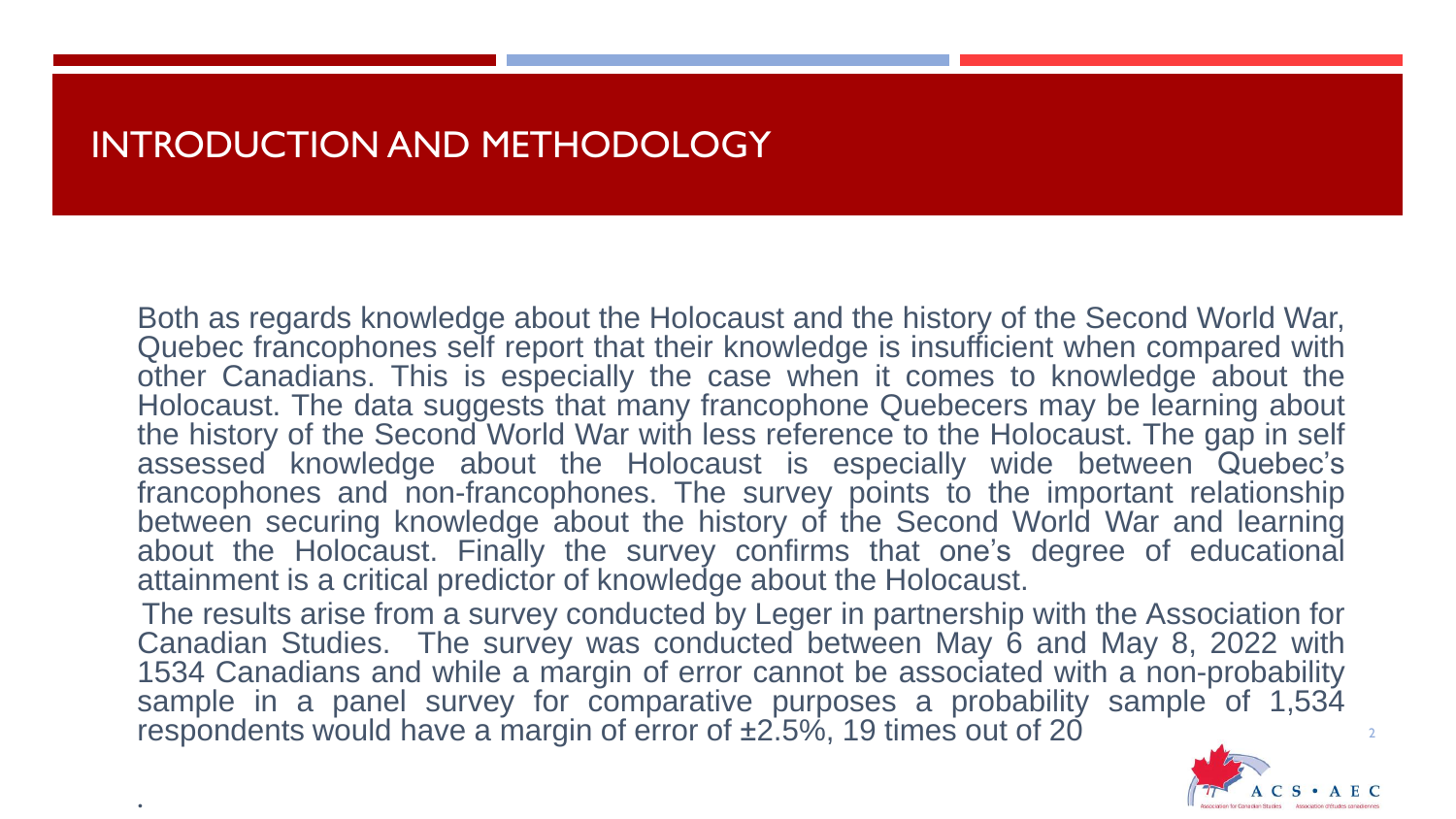### TODAY MARKS 82 YEARS SINCE THE FIRST TRANSPORT TO AUSCHWITZ

**Today marks 82 years since the first deportation of Poles to the Auschwitz concentration camp. On** June 14, 1940, these 728 men were transferred from the prison in Tarnów, in southern Poland. They were the first prisoners of Auschwitz, as the camp was originally created for them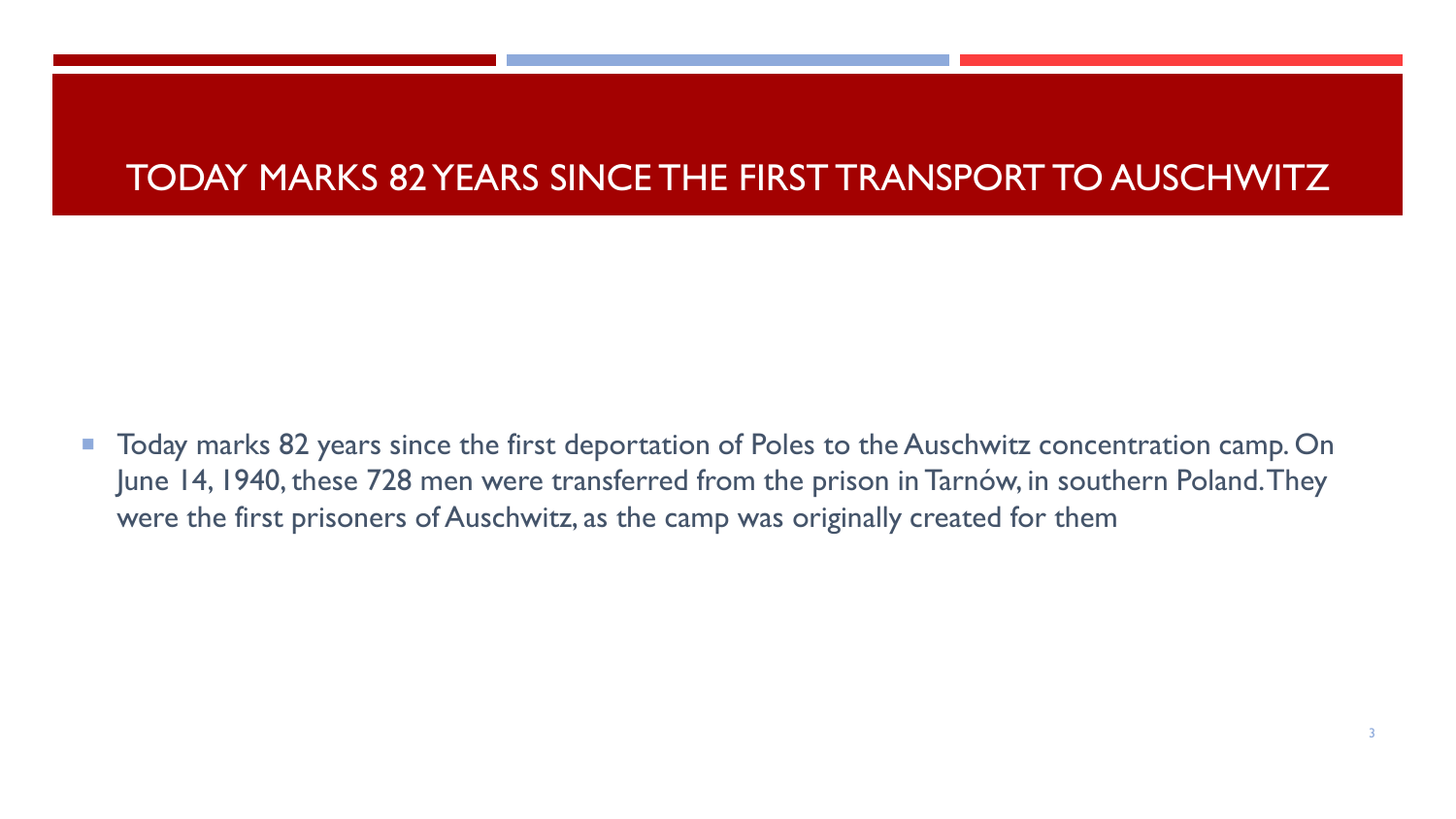#### SOME ONE IN FOUR CANADIANS REPORT THAT THEIR KNOWLEDGE ABOUT THE HOLOCAUST IS INSUFFICIENT; AT NEARLY ONE IN THREE, QUEBECERS HAVE THE LOWEST SELF ASSESSMENT WHEN IT COMES TO KNOWLEDGE ABOUT THE HOLOCAUST

| Canada                            | The Holocaust - To what extent are you knowledgeable when it comes to the following topics? |                            |         |                 |         |               |                  |
|-----------------------------------|---------------------------------------------------------------------------------------------|----------------------------|---------|-----------------|---------|---------------|------------------|
|                                   | Canada                                                                                      | <b>British</b><br>Columbia | Alberta | <b>Prairies</b> | Ontario | <b>Quebec</b> | <b>Maritimes</b> |
| Very<br>knowledgeable             | 23.7%                                                                                       | 27.1%                      | 24.2%   | 22.2%           | 26.3%   | 19.8%         | 20.6%            |
| Somewhat<br>knowledgeable         | 52.3%                                                                                       | 56.8%                      | 57.0%   | 53.2%           | 52.6%   | 48.0%         | 54.9%            |
| Not sufficiently<br>knowledgeable | 23.9%                                                                                       | 16.1%                      | 18.8%   | 24.6%           | 21.1%   | 32.3%         | 24.5%            |
| Total                             | 100.0%                                                                                      | 100.0%                     | 100.0%  | 100.0%          | 100.0%  | 100.0%        | 100.0%           |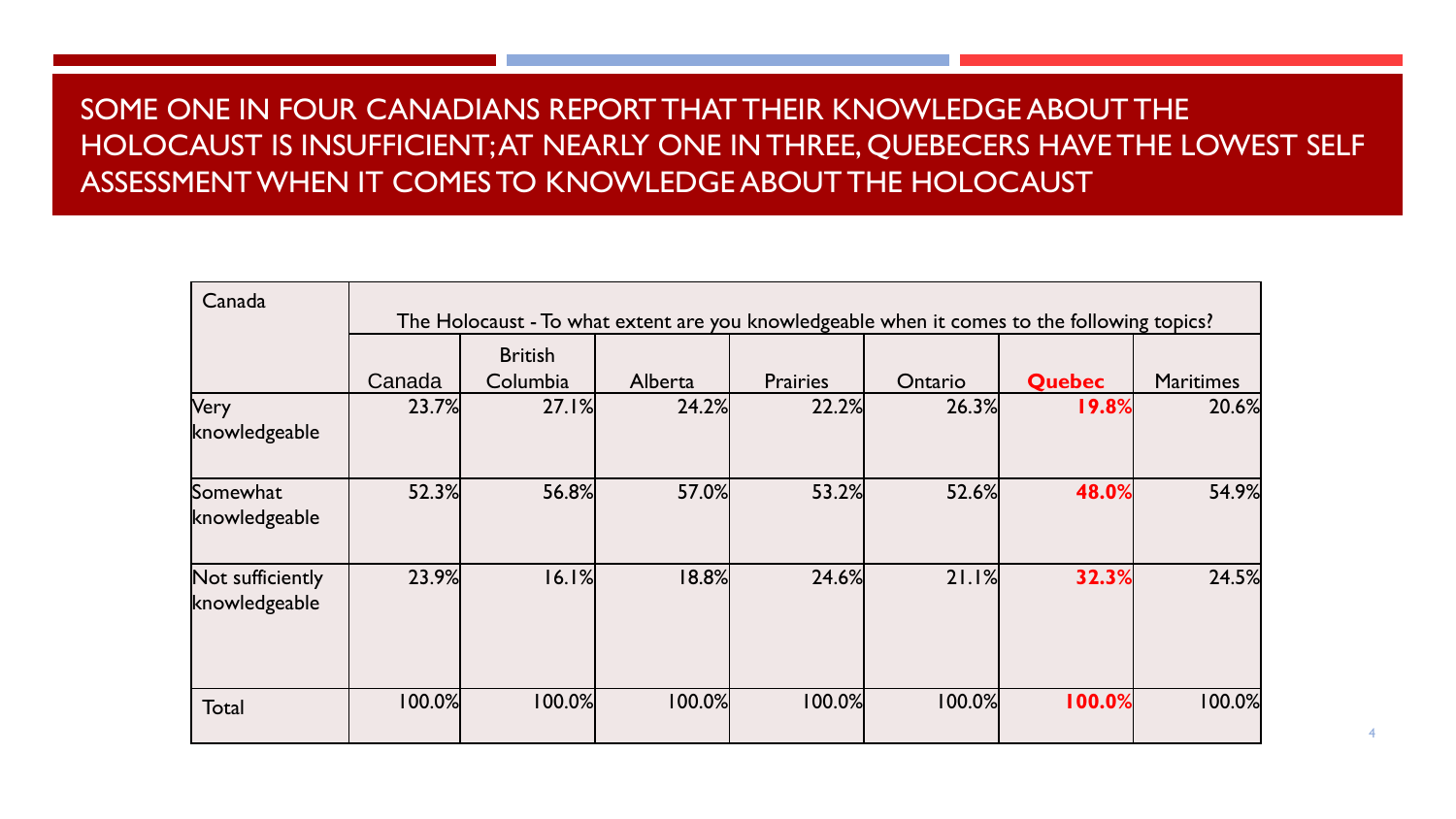# FRANCOPHONES REPORT THE LOWEST SELF ASSESSMENT ABOUT THE HOLOCAUST

| Canada                            | The Holocaust - To what extent are you knowledgeable when it comes to<br>the following topics? |                |              |  |
|-----------------------------------|------------------------------------------------------------------------------------------------|----------------|--------------|--|
|                                   | French                                                                                         | <b>English</b> | <b>Other</b> |  |
| Very knowledgeable                | 19.3%                                                                                          | 26.2%          | 20.8%        |  |
| Somewhat knowledgeable            | 45.5%                                                                                          | 55.3%          | 62.3%        |  |
| Not sufficiently<br>knowledgeable | 35.2%                                                                                          | 18.5%          | 16.9%        |  |
| Total                             | 100.0%                                                                                         | 100.0%         | 100.0%       |  |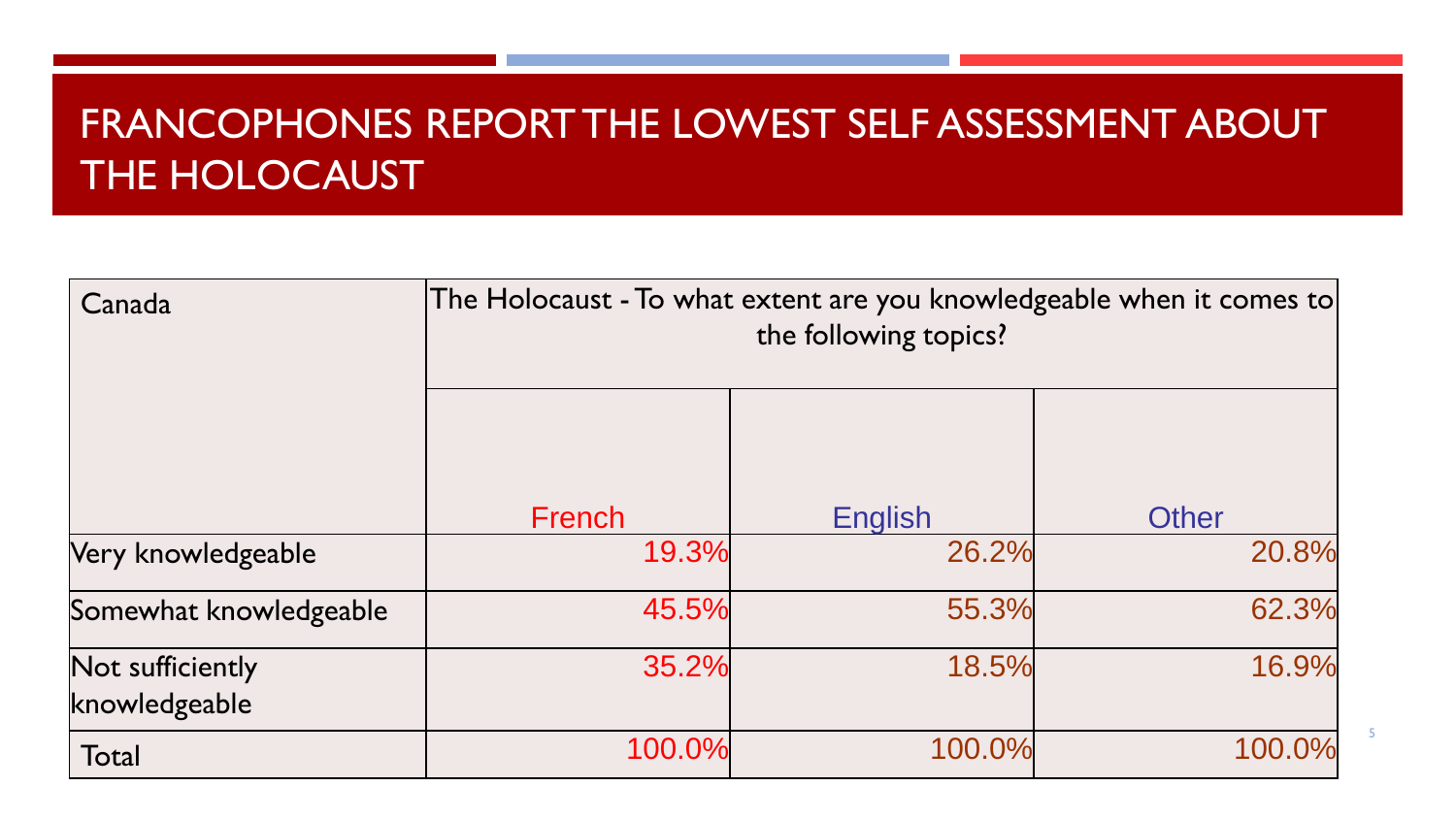# ATLANTIC CANADIANS AND QUEBECERS REPORT THE LOWEST SELF ASSESSMENTS ABOUT THE HISTORY OF THE SECOND WORLD WAR

|                                   | The history of the Second World War - To what extent are you knowledgeable when it comes to the<br>following topics? |                            |         |                 |         |        |           |
|-----------------------------------|----------------------------------------------------------------------------------------------------------------------|----------------------------|---------|-----------------|---------|--------|-----------|
|                                   | Canada                                                                                                               | <b>British</b><br>Columbia | Alberta | <b>Prairies</b> | Ontario | Quebec | Maritimes |
| <b>Very</b><br>knowledgeable      | 23.1%                                                                                                                | 28.4%                      | 24.2%   | 19.0%           | 25.7%   | 18.8%  | 20.6%     |
| Somewhat<br>knowledgeable         | 53.3%                                                                                                                | 56.8%                      | 51.6%   | 59.5%           | 50.3%   | 55.4%  | 52.0%     |
| Not sufficiently<br>knowledgeable | 23.6%                                                                                                                | 14.8%                      | 24.2%   | 21.4%           | 24.0%   | 25.8%  | 27.5%     |
| Total                             | 100.0%                                                                                                               | 100.0%                     | 100.0%  | 100.0%          | 100.0%  | 100.0% | 100.0%    |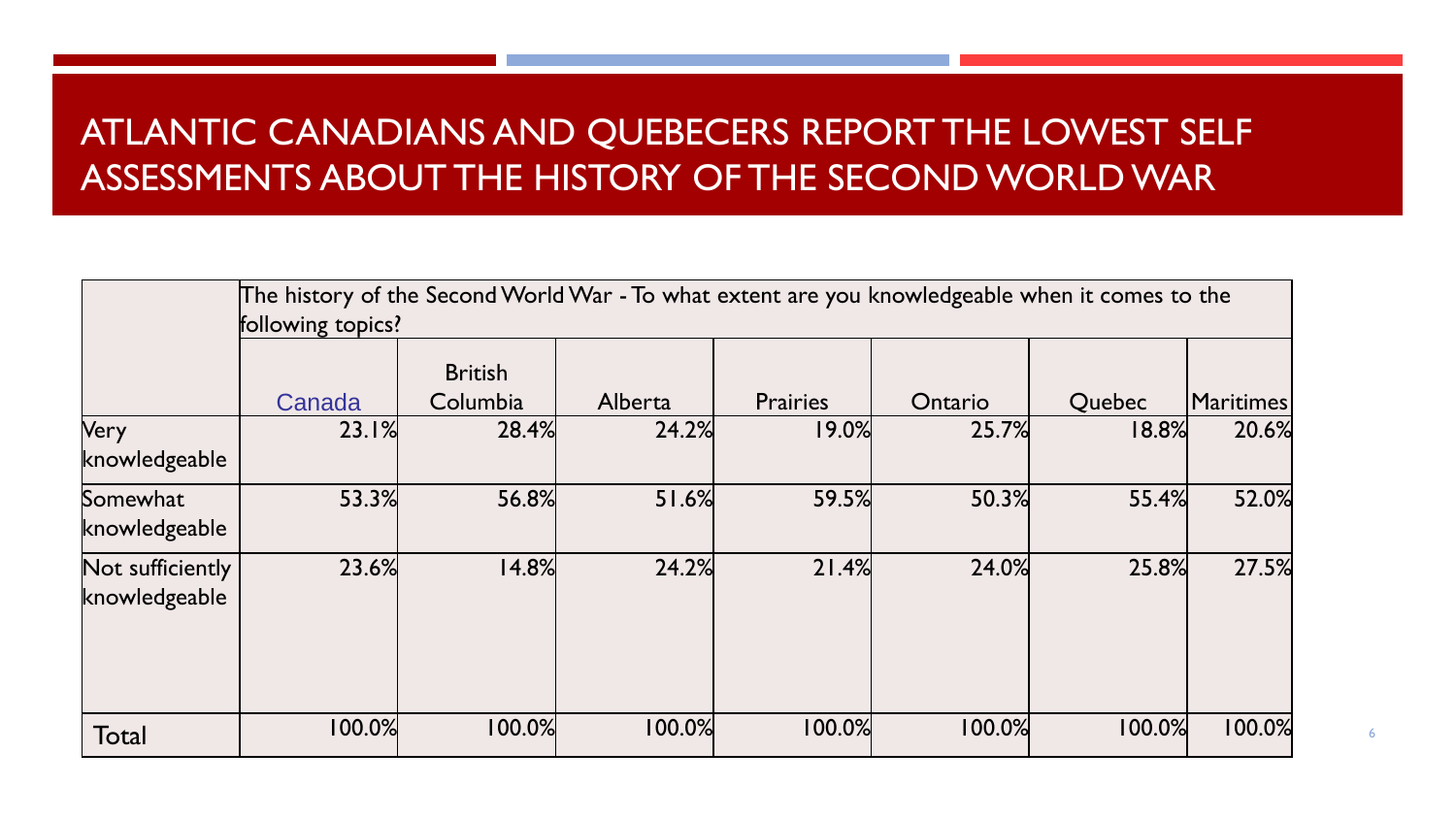#### NEARLY THREE IN TEN FRANCOPHONES IN CANADA GIVE LOW SELF ASSESSMENT ABOUT THE HISTORY OF WW2

| The history of the<br>Second World War -<br>To what extent are<br>you knowledgeable<br>when it comes to the<br>following topics?<br>Canada | French | English | <b>Other</b> |
|--------------------------------------------------------------------------------------------------------------------------------------------|--------|---------|--------------|
| Very knowledgeable                                                                                                                         | 18.7%  | 24.6%   | 28.6%        |
|                                                                                                                                            |        |         |              |
| Somewhat                                                                                                                                   | 52.2%  | 53.7%   | 54.5%        |
| knowlegeable                                                                                                                               |        |         |              |
| Not sufficiently                                                                                                                           | 29.1%  | 21.7%   | 16.9%        |
| knowledgeable                                                                                                                              |        |         |              |
| Total                                                                                                                                      | 100.0% | 100.0%  | 100.0%       |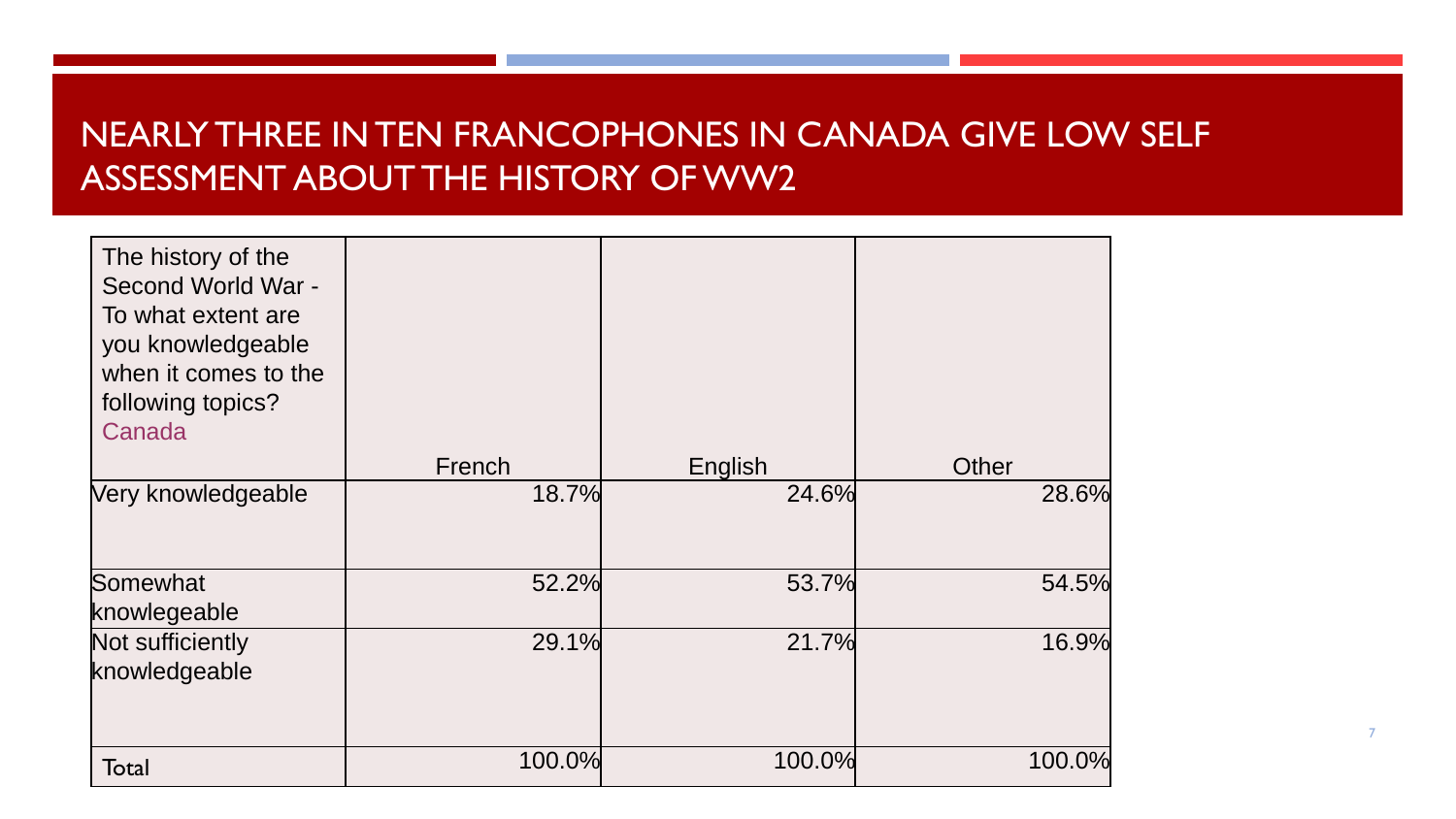# CANADIANS THAT REPORT THEY ARE VERY KNOWLEDGEABLE ABOUT THE HOLOCAUST SAY THEY ARE VERY KNOWLEDGEABLE ABOUT THE HISTORY OF THE SECOND WORLD WAR

| The history of the Second<br>World War - To what extent                      | The Holocaust - To what extent are you knowledgeable when it comes to the<br>following topics? |                        |                  |  |
|------------------------------------------------------------------------------|------------------------------------------------------------------------------------------------|------------------------|------------------|--|
| are you knowledgeable<br>when it comes to the<br>following topics?<br>Canada |                                                                                                |                        |                  |  |
|                                                                              |                                                                                                |                        | Not sufficiently |  |
|                                                                              | Very knowledgeable                                                                             | Somewhat knowledgeable | knowledgeable    |  |
| Very knowledgeable                                                           | 79.7%                                                                                          | 7.0%                   | 2.2%             |  |
| Somewhat knowledgeable                                                       | 18.4%                                                                                          | 81.4%                  | 26.4%            |  |
| Not sufficiently<br>knowledgeable                                            | 1.9%                                                                                           | 11.6%                  | 71.4%            |  |
| <b>Total</b>                                                                 | 100.0%                                                                                         | 100.0%                 | 100.0%           |  |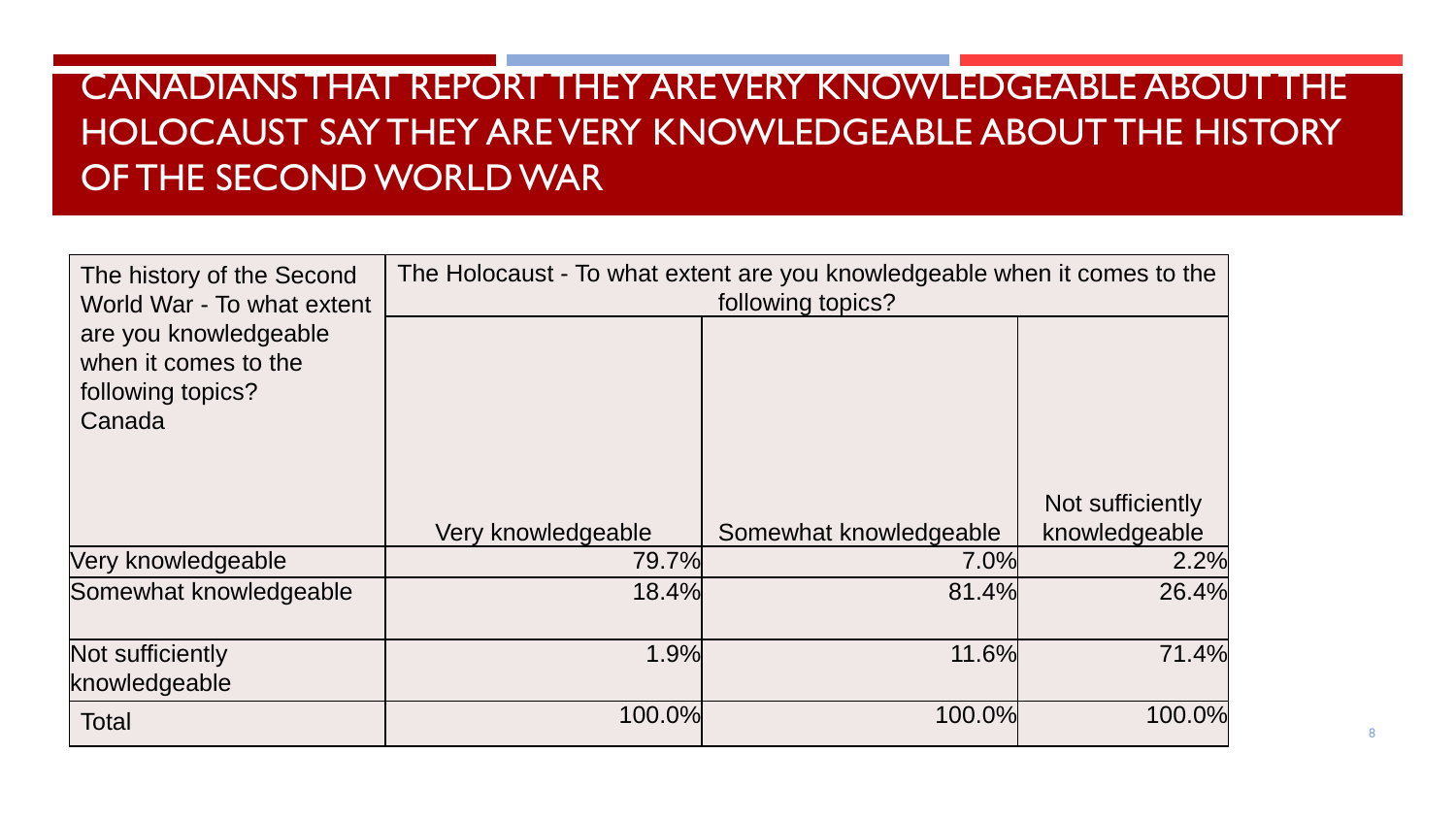## QUEBEC FRANCOPHONES HAVE A CONSIDERABLY LOWER SELF ASSESSMENT OF THE HOLOCAUST THAN DO THE PROVINCE'S NON-FRANCOPHONES

| The Holocaust - To what                                                      | Quebec What is the language you first learned at home in your<br>childhood and that you still understand? |                 |  |
|------------------------------------------------------------------------------|-----------------------------------------------------------------------------------------------------------|-----------------|--|
| extent are you<br>knowledgeable when it<br>comes to the following<br>topics? |                                                                                                           |                 |  |
|                                                                              | Francophone                                                                                               | Non-francophone |  |
| Very knowledgeable                                                           | 17.3%                                                                                                     | 21.3%           |  |
| Somewhat knowlegeable                                                        | 46.3%                                                                                                     | 65.6%           |  |
| Not sufficiently knowledgeable                                               | 36.5%                                                                                                     | 13.1%           |  |
| Total                                                                        | 100.0%                                                                                                    | 100.0%          |  |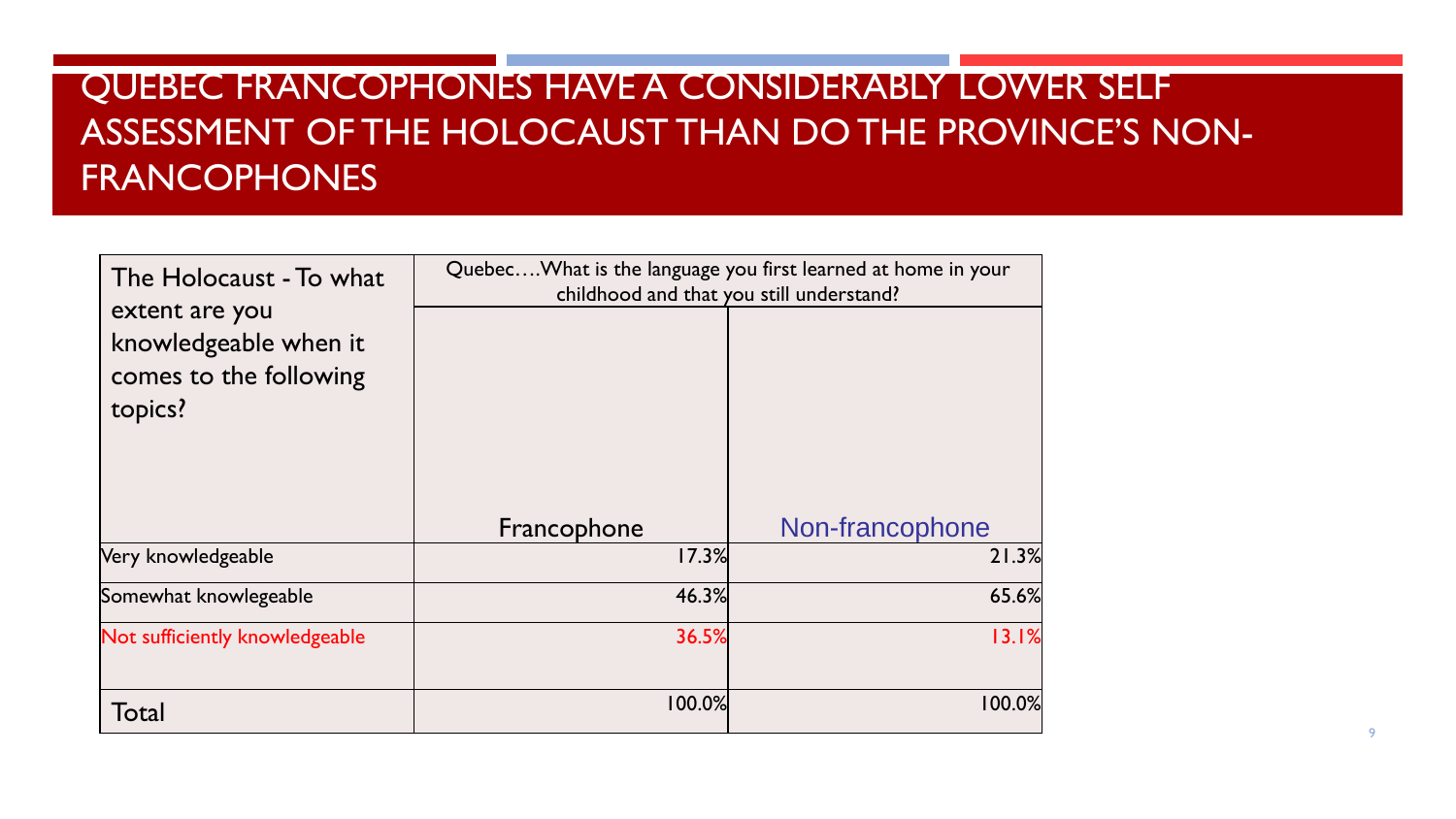# IN QUEBEC THERE IS A LARGE GAP BETWEEN FRANCOPHONES AND NON-FRANCOPHONES IN THE EXTENT TO WHICH THEY REPORT INSUFFICIENT KNOWLEDGE OF WORLD WAR 2

| The history of the Second<br>World War - To what extent            | Quebec What is the language you first learned at home in<br>your childhood and that you still understand? |                 |  |
|--------------------------------------------------------------------|-----------------------------------------------------------------------------------------------------------|-----------------|--|
| are you knowledgeable when<br>it comes to the following<br>topics? |                                                                                                           |                 |  |
|                                                                    | Francophone                                                                                               | Non-francophone |  |
| Very knowledgeable                                                 | 16.9%                                                                                                     | 18.2%           |  |
| Somewhat knowledgeable                                             | 54.1%                                                                                                     | 68.7%           |  |
| Not sufficiently knowledgeable                                     | 29.0%                                                                                                     | 13.1%           |  |
| Total                                                              | $100.0\%$                                                                                                 | 100.0%          |  |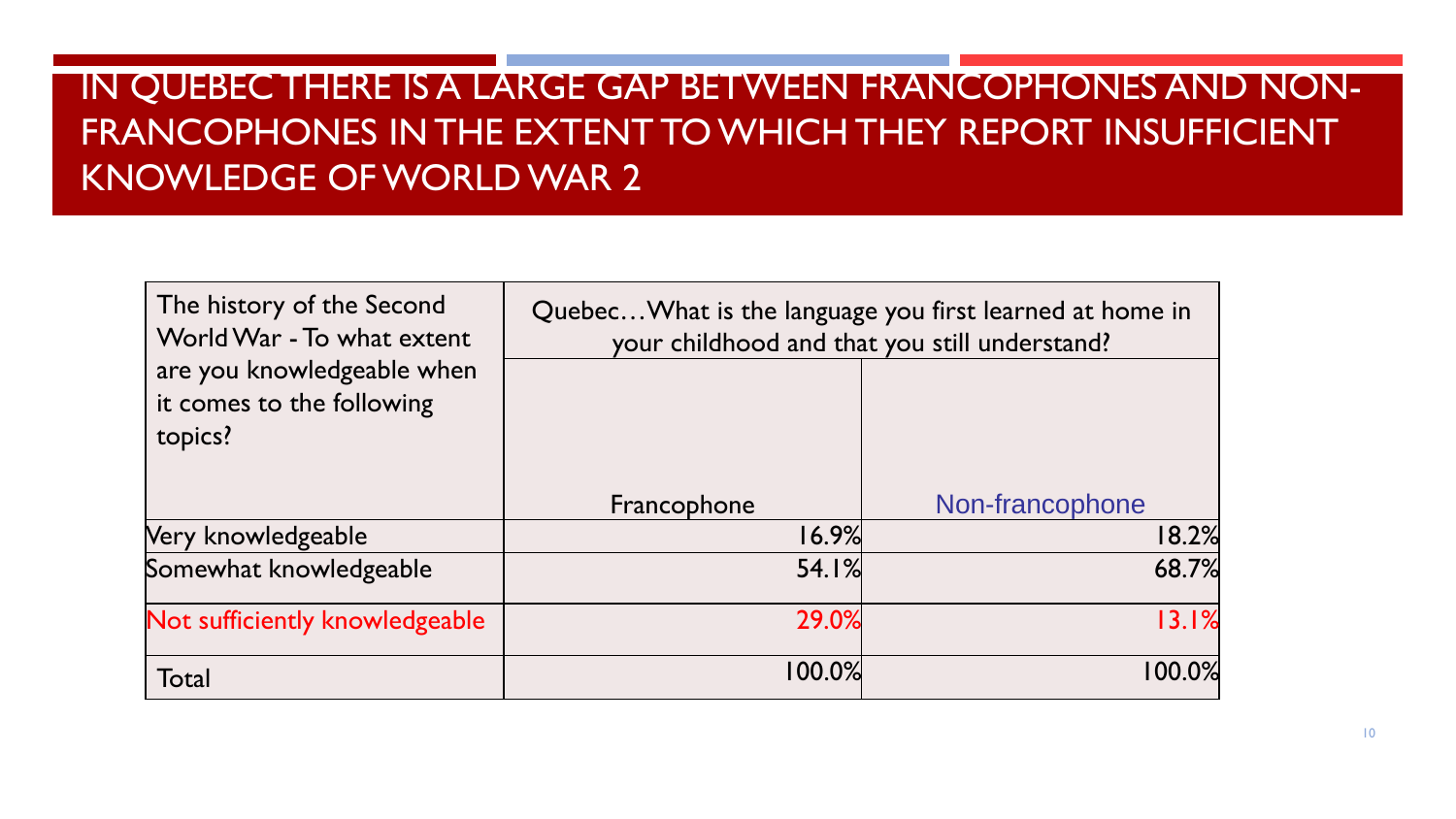#### QUEBECERS THAT REPORT THEY ARE VERY KNOWLEDGEABLE ABOUT THE HOLOCAUST SAY THEY ARE VERY KNOWLEDGEABLE ABOUT THE HISTORY OF THE SECOND WORLD WAR

| The history of the                                                                                                   | The Holocaust - To what extent are you knowledgeable when it comes<br>to the following topics? |               |                  |  |
|----------------------------------------------------------------------------------------------------------------------|------------------------------------------------------------------------------------------------|---------------|------------------|--|
| Second World War -<br>To what extent are you<br>knowledgeable when it<br>comes to the following<br>topics?<br>Quebec |                                                                                                |               |                  |  |
|                                                                                                                      |                                                                                                | Somewhat      | Not sufficiently |  |
|                                                                                                                      | Very knowledgeable                                                                             | knowledgeable | knowledgeable    |  |
| Very knowledgeable                                                                                                   | 78.0%                                                                                          | 5.0%          | 3.0%             |  |
| Somewhat                                                                                                             | 18.3%                                                                                          | 87.4%         | 30.6%            |  |
| knowlegeable                                                                                                         |                                                                                                |               |                  |  |
| Not sufficiently                                                                                                     | 3.7%                                                                                           | 7.5%          | 66.4%            |  |
| knowledgeable                                                                                                        |                                                                                                |               |                  |  |
| <b>Total</b>                                                                                                         | 100.0%                                                                                         | 100.0%        | 100.0%           |  |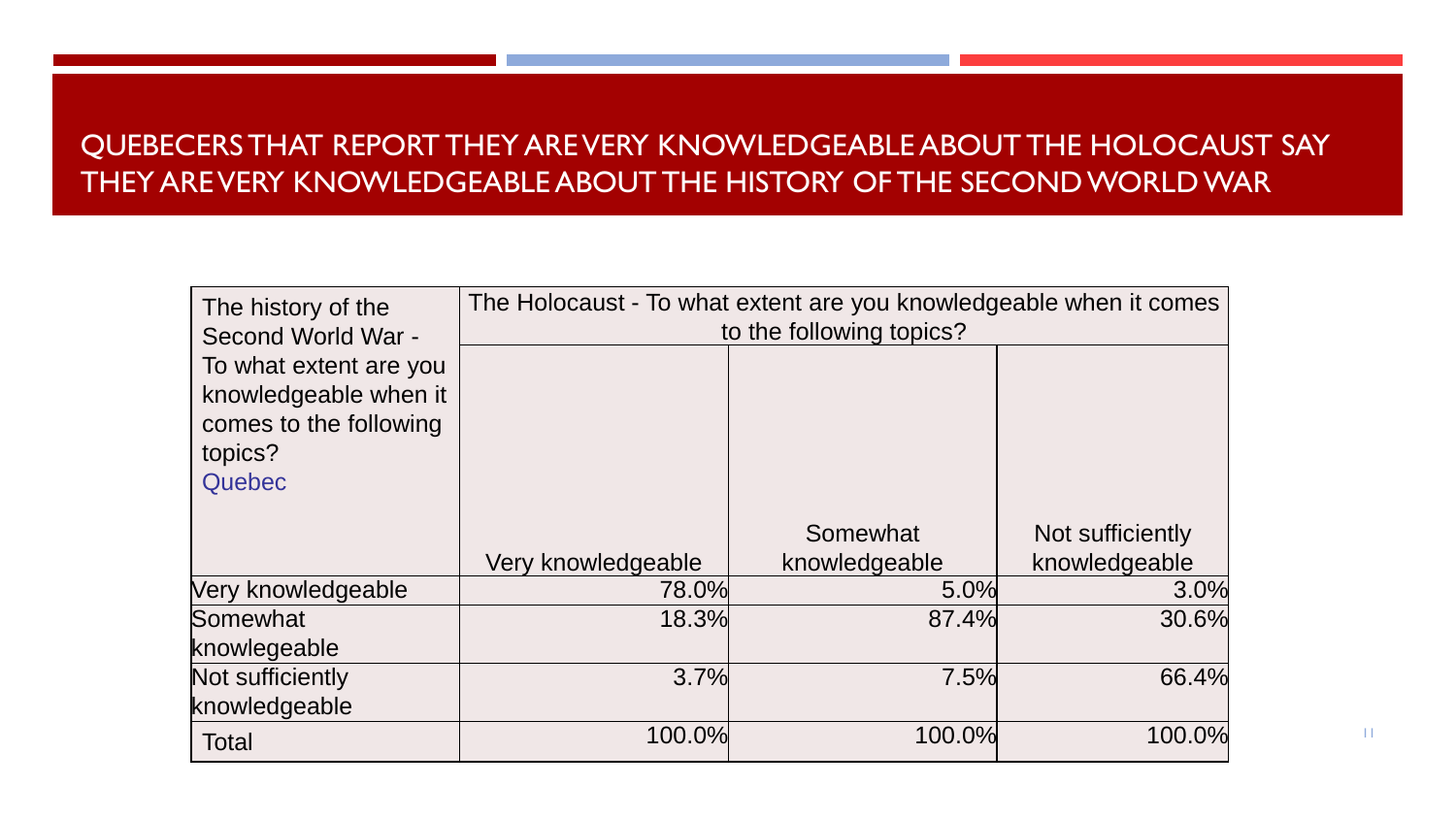# PERSONS WITH UNIVERSITY DEGREES REPORT CONSIDERABLY HIGHER SELF ASSESSMENTS ABOUT THE HOLOCAUST

| Canada                         |                            | The Holocaust - To what extent are you knowledgeable when it comes to the following topics?                                       |              |
|--------------------------------|----------------------------|-----------------------------------------------------------------------------------------------------------------------------------|--------------|
|                                | High school, general or    | College (pre-university,<br>technical training,<br>certificate, accreditation<br>or advanced diploma (13- University certificates |              |
|                                | vocational (8 to 12 years) | $15$ years))                                                                                                                      | and diplomas |
| Very knowledgeable             | 19.4%                      | 20.3%                                                                                                                             | 32.1%        |
| Somewhat knowledgeable         | 49.7%                      | 51.2%                                                                                                                             | 54.8%        |
| Not sufficiently knowledgeable | 30.9%                      | 28.5%                                                                                                                             | 13.1%        |
| Total                          | 100.0%                     | 100.0%                                                                                                                            | 100.0%       |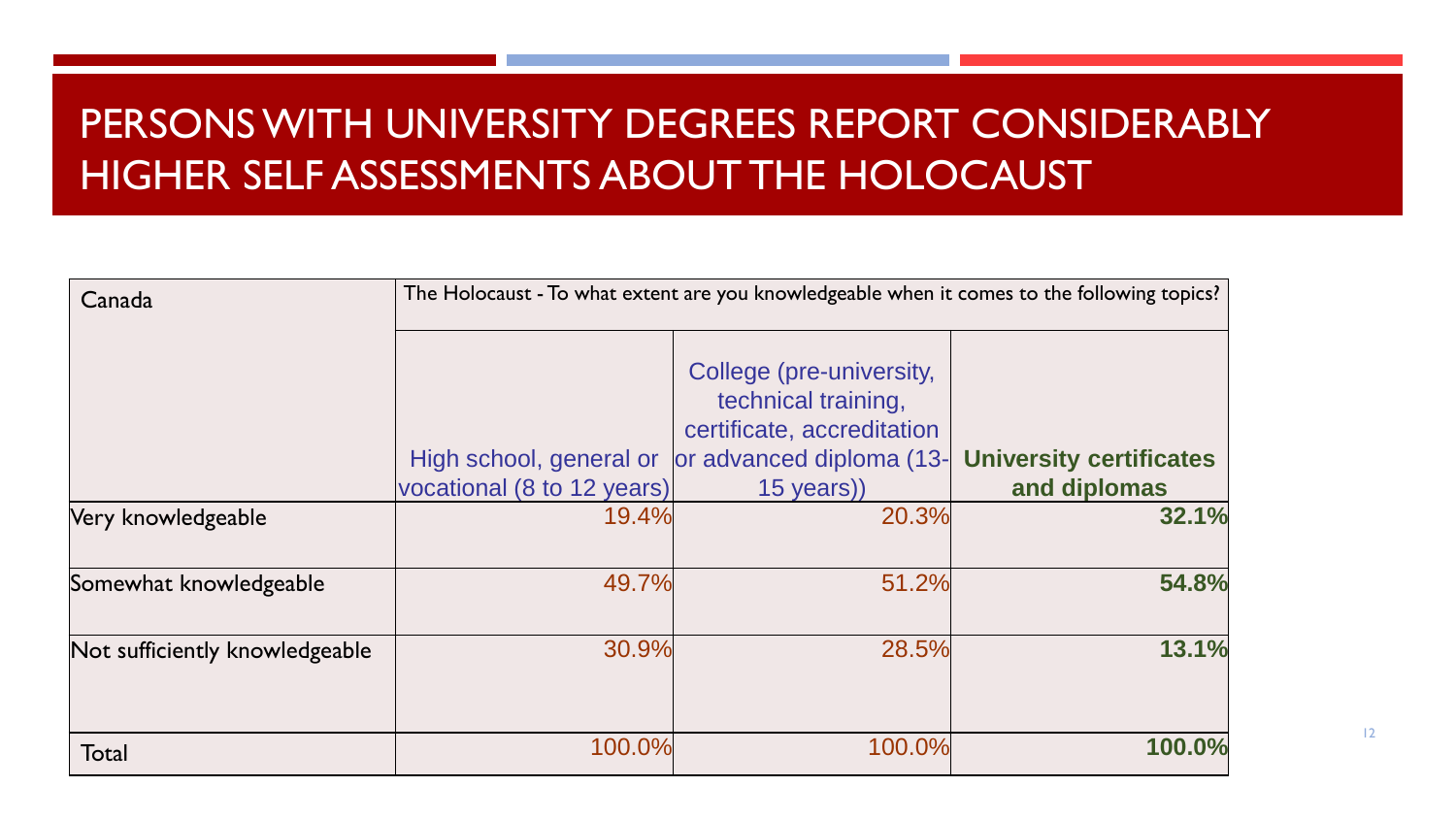### NEARLY ONE ON TWO QUEBECERS WITH A HIGH SCHOOL EDUCATION REPORT INSUFFICIENT KNOWLEDGE ABOUT THE HOLOCAUST

| The Holocaust -<br>To what extent                                               |                            |                                                                               |                                                     |
|---------------------------------------------------------------------------------|----------------------------|-------------------------------------------------------------------------------|-----------------------------------------------------|
| are you<br>knowledgeable<br>when it comes to<br>the following<br>topics? Quebec | High school, general or    | College (pre-university,<br>technical training,<br>certificate, accreditation | or advanced diploma (13-University certificates and |
|                                                                                 | vocational (8 to 12 years) | $15$ years))                                                                  | diplomas                                            |
| Very knowledgeable                                                              | 16.7%                      | 20.4%                                                                         | 22.7%                                               |
| Somewhat knowlegeable                                                           | 34.4%                      | 40.8%                                                                         | 59.1%                                               |
| Not sufficiently<br>knowledgeable                                               | 48.9%                      | 38.7%                                                                         | 18.2%                                               |
| Total                                                                           | $100.0\%$                  | 100.0%                                                                        | 100.0%                                              |